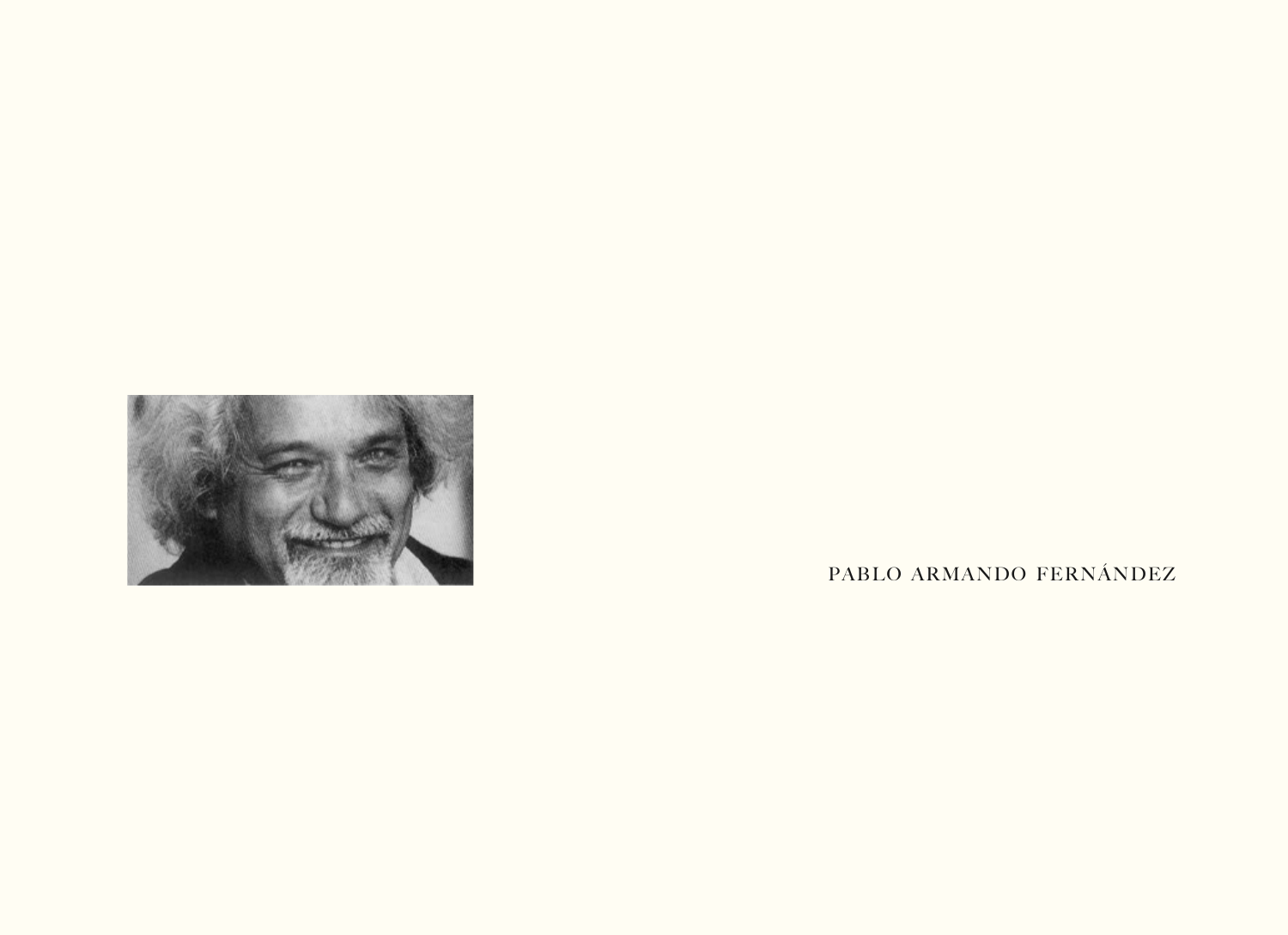## In defense of Memory

I argued against all signs of white. It's true light as a whole is white. White is its rope. Under what it covers within the body, there are every and all sorts of colors, rainbows an artist could never cope with. Oblivion is an empty canvas, pure desolation, illimitable blasts of dreadful snow. Harvest of cotton grows abandoned on the fields. Whiteness is dementia or worse. not knowing day from night, Oblivion. Every one of these pairs of opposites, Oblivion. Ignoring who or where we are, Oblivion. Light against light, Oblivion. Oblivion is the openness of a white realm where white blinds, where white erases every image that would perpetuate life.

FERNÁNDEZ